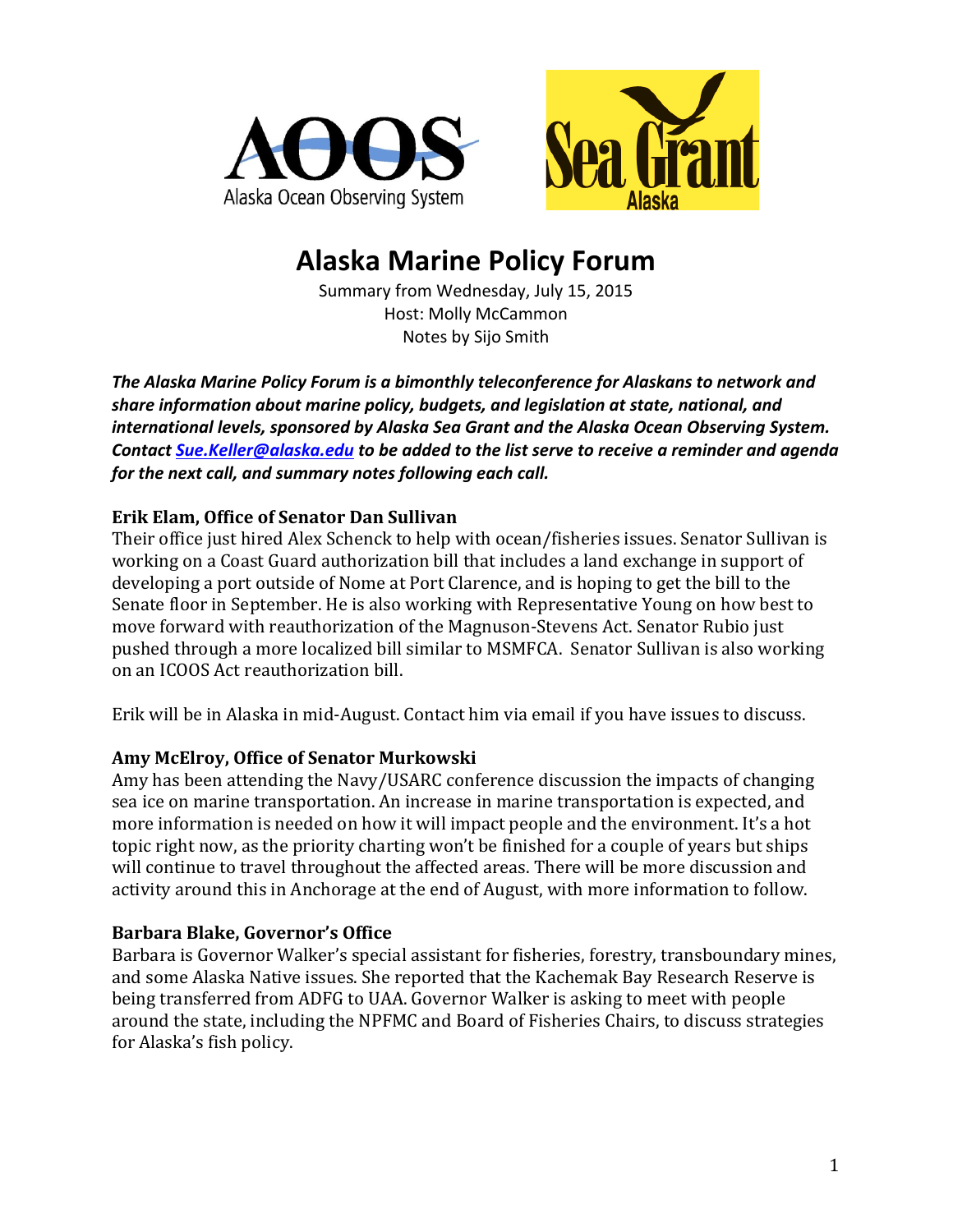#### **Representative Paul Seaton**

Representative Seaton worked with harbormasters and industry representatives to pass a bill addressing derelict vessel removals, but the current budget doesn't include funding for it. If this is to move forward, the funding will need to come from some other source such as private industry or the federal government. The Invasive Species bill – HB38 - has moved out of the House Resources committee and is now in House Rules. Those interested in seeing it move forward should submit comments to the committee indicating their support. http://www.legis.state.ak.us/basis/get\_bill.asp?session=29&bill=HB0038

#### **Albert Csaszar, BOEM**

Albert spoke on behalf of Dave Johnson and gave an update on the status of Shell activity in the Chukchi this summer. Shell plans to conduct exploratory drilling, but has not yet received all the necessary permits.

#### **Julie Matweyou, Alaska Sea Grant Marine Advisory Program**

The large harmful algal bloom (HAB) off the west coast is the most severe anyone has seen in over a decade. Fisheries and shellfish farms in California and Washington have been significantly impacted and closed. Responders aren't sure if the bloom is related to The Blob, but it is possible. Researchers in Kachemak Bay and SE Alaska are involved in monitoring programs and testing shellfish, and DEC ran 47 PSP samples to test for the presence of DA – domoic acid. So far all the toxin testing done in Alaska has been negative, but there has only been testing of shellfish from the Gulf of Alaska. Julie commented on the strength of the collaboration of the informal HAB response network that includes state health and environmental officials.

# **Kris Holderied, Kasitsna Bay Lab**

The Kasitsna Bay Lab is doing an intensive phytoplankton monitoring project involving both amnesiac and paralytic shellfish poisoning. They've found that the *Pseudo-nitzschia* bloom in the bay has tapered off significantly, which is consistent with other's findings in SE Alaska and in BC, Canada. Beyond what the state DEC lab does, KBL works with NOAA to do toxicity tests on phytoplankton and are finding that levels are low and decreasing. She is very interested in working to put all of this summer's strange events together on one site, and agreed with Julie that a strong network across the state was developing.

# Kate Wynne, Alaska Sea Grant Marine Advisory Program-

Kate has tracked dead marine mammals around Kodiak for the past 30 years. During the last couple of years whale deaths have been dominated by killer whale predation. This spring, in late May, there was an unusual event of dead fin whales. Up to eight dead fin whales have been seen in the Kodiak area - all the carcasses were freshly dead when first spotted but impossible to access. One landed about a week after it died and they were able to get a few samples. The vitreous fluid from the eyeball is being tested for neurotoxins. One test came back negative, but the sample was old and limited in quality. There are now around ten dead fin whales and eight dead humpback whales; not included in this total are several fairly certain orca kills. All the carcasses are old, so it still looks like one main event that occurred in late May. This suggests a biotoxin or similar impact, but there haven't been the dead birds or sea lions that would be expected in a food-related event. Kate is working